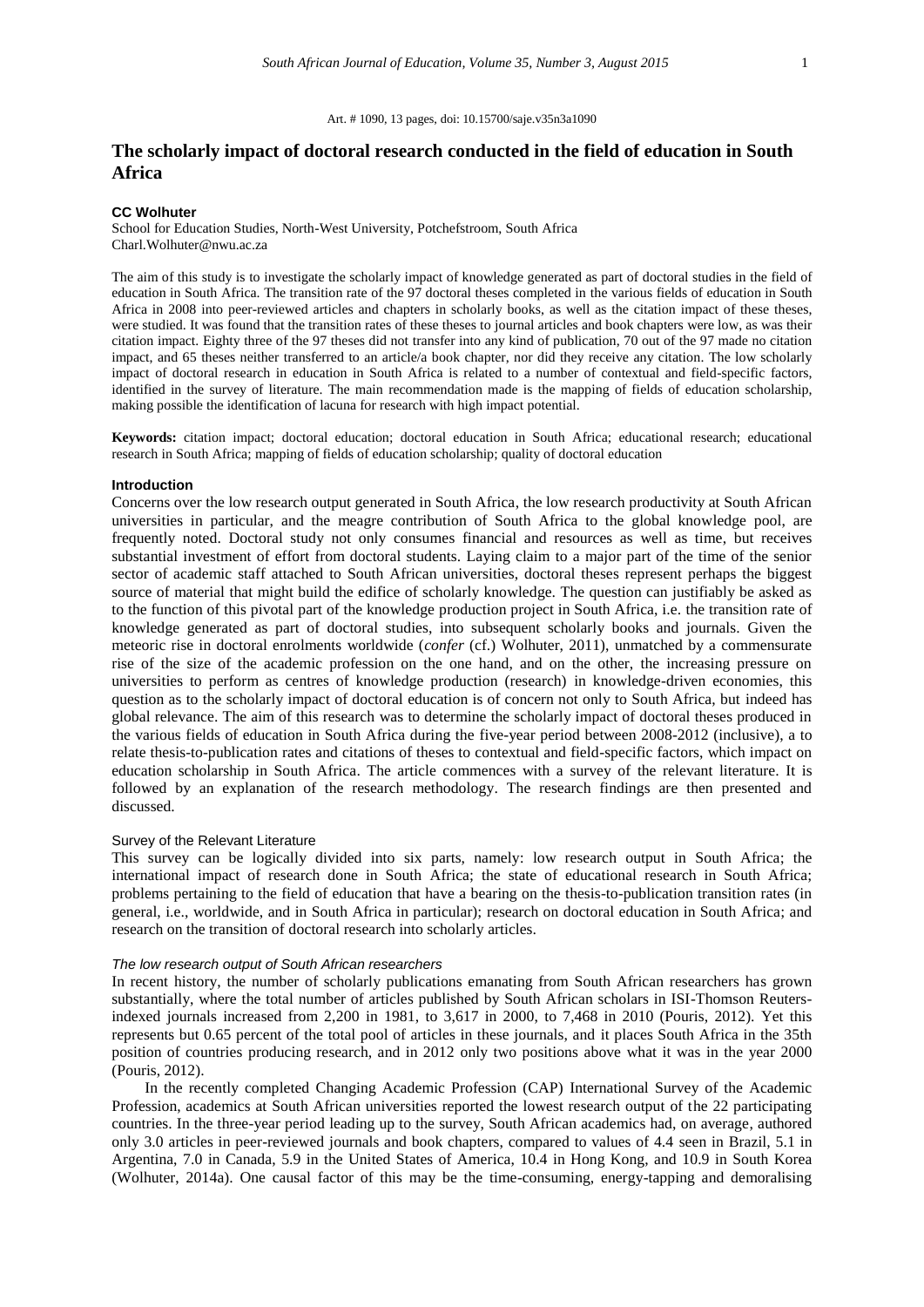double-barreled managerialism (from two sources: university management and national government) that has descended on the South African academic profession – with greater speed and intensity than in the rest of the world  $-$  in the post-1994 era (cf. Wolhuter, Higgs, Higgs & Ntshoe, 2011).

It should be added that for South African academics attached to departments/schools/faculties of education, the research output is lower than that of the academic profession as a whole. According to the CAP data, it transpired that in the three-year period leading up to the survey in question, the average South African academic attached to a department/school/faculty of education, authored or co-authored only 1.33 books, compared to the 2.56 recorded for academics attached to other units. During the same period, the average number of articles or book chapters published by South African academics attached to education faculties /schools/departments was 3.68, compared to 3.71 for academics attached to other units (Van der Walt, Potgieter, Wolhuter, Higgs, Ntshoe & Higgs, 2010).

## *The international impact of research done in South Africa*

During the past decade, a number of studies have been conducted regarding the international impact of South African scholarship. Surveying the Institute for Scientific Information (ISI) pool of journals for the period 1997-2001, King (2004) found that South Africa accounted for 0.31% (i.e. three per thousand) of the world's citations. Although the years do not correspond, this is even lower than the South African share of the global research output quoted above. The 2006 Academy of Science of South Africa (ASSAf) research on research publishing in South Africa calculated the relative impact factor (viz. the citation impact of articles by South African authors divided by the world citation impact for articles from the particular discipline) with respect to 106 disciplines, for five-year periods, from 1981 to 2004. While there was in the case of most disciplines an increase from 1981-1985 to 2000-2004, for the period 2000-2004 only 18 of the 106 disciplines had a value of 1.0 or more (ASSAf, 2006).

Tijssen, Mouton, Van Leeuwen and Boshoff (2006) carried out a citation-impact analysis of a set of 253 South African peer-reviewed journals for the period 1994-2002, and concluded that the vast majority of local journals are virtually invisible on the international circuit. The 2009 ASSAf Report on Scholarly Books in South Africa included reference to a study on the citation impact of 332 South African-authored monographs produced between 2001 and 2006. Just over half of these received citations; the average number of citations in this group was 8.47; while, 55% of the citations were published in ISI journals (ASSAf, 2009).

These results show a skewed pattern of impact: a large proportion of monographs without any impact (neither nationally nor internationally); but those that did succeed in making an impact, made a substantial impact, locally as well as internationally. Finally, the 2011 ASSAf report on the State of the Humanities in South Africa, details a study investigating the impact (in the ISI journal pool) of South African-authored research published in ISI journals. The study found strong evidence of growing internationalisation of South Africanscholarly publications (ASSAf, 2011).

Field-normalised citation scores (viz. the number of citations of articles with South African authors over the world average number of citations in that scholarly field) were also calculated. While there is, once again, evidence of growing internationalisation, the international impact of South African authors does not measure up to the global norm. For example, the field of normalised citation scores for South African-authored articles within the field of Economic and Management Sciences rose from 0.33 during the 1995-1998 period, to 0.39 during the 2004-2007 period (ASSAf, 2011) (i.e. still far below 1.0, which would signal equality with the global norm).

To summarise all these studies, there appears to be a rising tide of international impact of South African scholarship. On average/aggregate, this impact is still well below the international level. International impact is also very unequal, with certain research attaining high international visibility, while some research having (even nationally) no noticeable impact.

## *The state of educational research in South Africa*

Turning to the state of educational research in South Africa, the most extensive survey, although it is now starting to become dated, is the National Research Foundation Report published in 2009 (Deacon, Osman & Buchler, 2009). The Report summarised the volume of educational research produced in South Africa as both prolific and growing. The total output of research (comprising journal articles, book chapters, conference papers, research reports, theses and books) increased from 541 in 1995, to 1,027 in 2006 (the years bracketed for study by the authors) (Deacon et al., 2009). The Report concluded that most (94%) of the research done was small-scale research; and the Report lamented what it called the lack of rigour (breadth and depth) in educational research in South Africa, noting particularly the absence of large-scale surveys and quantitative analyses (Deacon et al., 2009).

The Report contains no citation analysis of the impact of educational research; but when it comes to international profile, it mentions that 27% of journal articles were published in non-South African journals (Deacon et al., 2009). With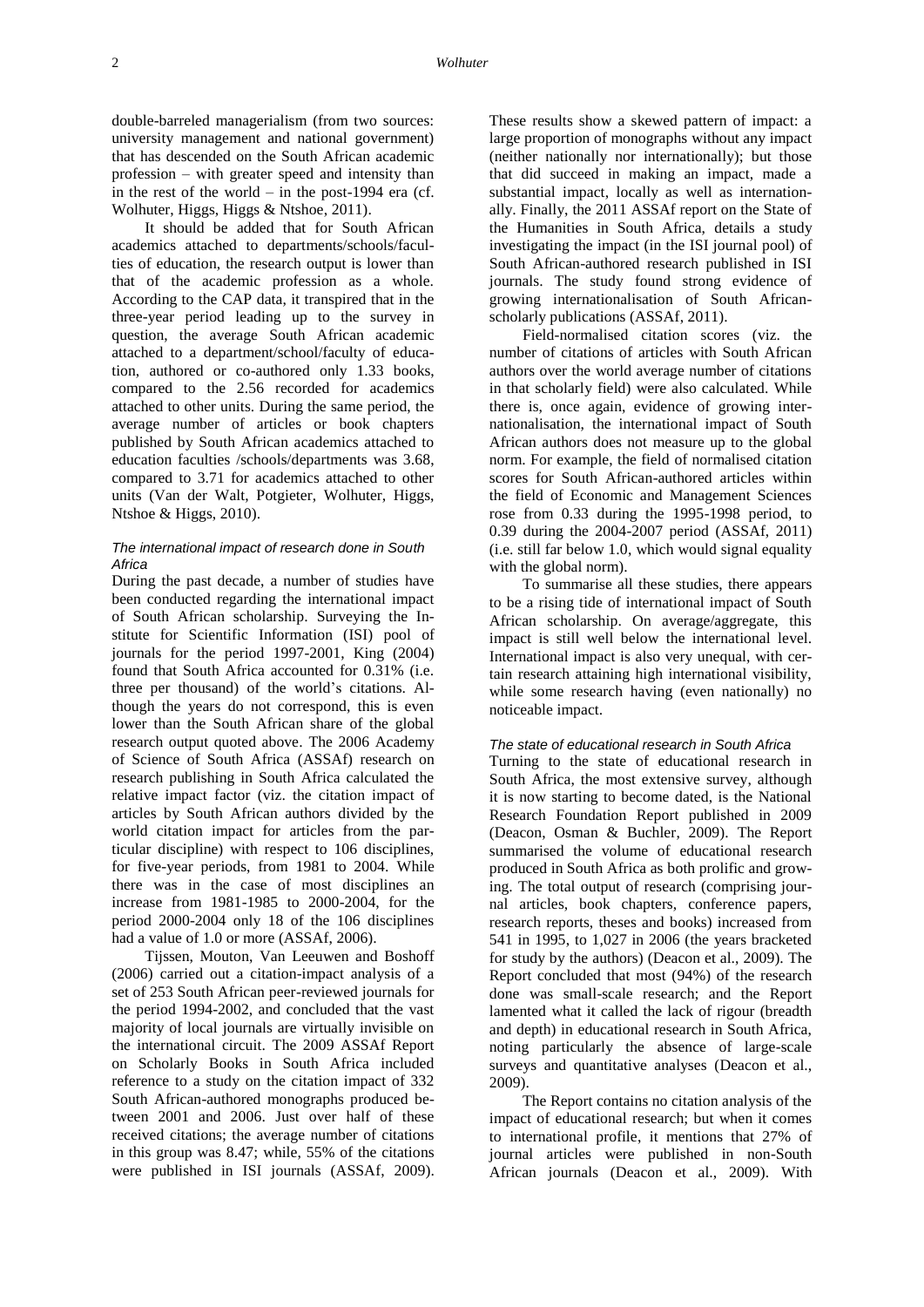regards to the absence of large-scale research projects, it can also be inferred that this absence constitutes a force preventing a high international impact of South African research in education, as it is large-scale studies and rigorous analysis that tend to produce material attracting the interest of an international readership (Muller & Hoadley, 2013:178; Wolhuter, 2011).

The 2006 ASSAf Report referred to above also contained a calculation on the absolute and relative impact of South African-authored articles in the field of education in the ISI journal pool for the five-year cycles between 1981 and 2004. The absolute impact declined from 0.72 in the period of 1981-1985, to 0.46 in the period of 2000-2004 (ASSAf, 2006). In contrast to most other fields, however, the relative impact also declined – from 1.01 in the period of 1981-1985, to 0.46 in the period of 2000-2004 (ASSAf, 2006).

After undertaking a citation analysis of the articles published in the *South African Journal of Education*, for the period of 2000-2010, Wolhuter (2011) came to the conclusion that these articles had a low impact, both nationally and internationally. Of the 489 articles of South-African authorship published in that journal in the period under investigation, 220 (or 41%) had no citation impact; while 366 (75%) had no international impact (Wolhuter, 2011). In the 2011 ASSAf study cited above, the field-normalised impact score for articles by South African authors in the field of education was also calculated. This score rose from 0.22 during the period of 1995-98 to 0.49 during the period of 2004-2007 (ASSAf, 2011), i.e. an increase of more than 100 percent; but from a low base, and still below (less than half) the international norm.

The general picture emerging from all these studies is a rising volume of research in the field of Education by South African authors. There is, likewise, an increase in citation impact; but the citation impact remains, compared to international benchmarks, very low.

#### *Problems pertaining to the field of education and South African context which have a bearing on the thesis-to-publication transition rates*

The low impact described in the preceding section can be linked to a number of field-specific and contextual factors. To begin with the field-specific factors, education as an autonomous field does not have a long history at universities (Furlong, 2013:14-16). The first professor of education was appointed only as late as 1776 (in Göttingen, Germany) and even in a country such as England, with a history of universities spanning over almost a millennium, the institutional presence of education dates back only one and a half centuries (University of Manchester, in 1852) (Furlong, 2013:16). Faculties, schools or departments of edu-

cation enjoy low prestige at universities worldwide (Gardiner, 2008; Labaree, 1998), and these faculties/schools/departments tend to be oriented towards the education of teachers, rather than towards engaging in research (Levin & Qi, 2013:8), a feature aggravated by the trend of recent decades for teacher education programmes to change from providing the student a grounding in the basic disciplines of education (such as philosophy of education, history of education, sociology of education, etc.) to equipping the student with a set of techniques deemed necessary for good teaching, not unlike artisinal training (Altbach, 1991:492; Schweisfurth, 1999:94). Whatever research does take place is mainly directed at addressing issues or problems in practice (i.e. in schools and in classrooms) (Whitty, 2006), so much so that Ermenc (2013:137) states that in continental Europe there has been, since the 1960s, a school of thought in the educational research community that rather than being a field of scholarship with its own theories and methodological and theoretical core, education should be conceptualised as an applied research area, which develops proposals for the operation of schools and for the improvement of educational practice. Funding levels of research in education, compared to other fields, are low. A recent Organisation for Economic Cooperation and Development (OECD) report states that research in the health sciences receives about 15 times more funding across member countries than does education, despite the fact that in fiscal terms, health is not even twice as large as education (OECD, 2012). Under these circumstances, it comes as no surprise that education is an incoherent field characterised by uncertain, non-accumulative knowledge (Furlong, 2013:10-11). Many subfields draw so heavily on the theoretical frameworks of related fields (e.g. educational psychology on psychology, or sociology of education on sociology) that it is sometimes difficult to make a case for the existence of an autonomous scholarly field of education. One of the most eminent scholars in comparative education, Erwin Epstein (1994:918) discounts comparative education as a discipline (with, for example, its own object of study, methodologies and theoretical frameworks), preferring to define it as an interdisciplinary field of study that applies historical, philosophical and social science theories and methods to international problems in education.

Within the South African context, a number of factors aggravate field-specific factors, which render that much more difficult the scholarly impact of doctoral research done in education. The international academic boycott, which was waged against the country from *circa* 1960-1990, effectively cut academics off from the international scholarly community. The current senior corps of the academic profession (who are likely still to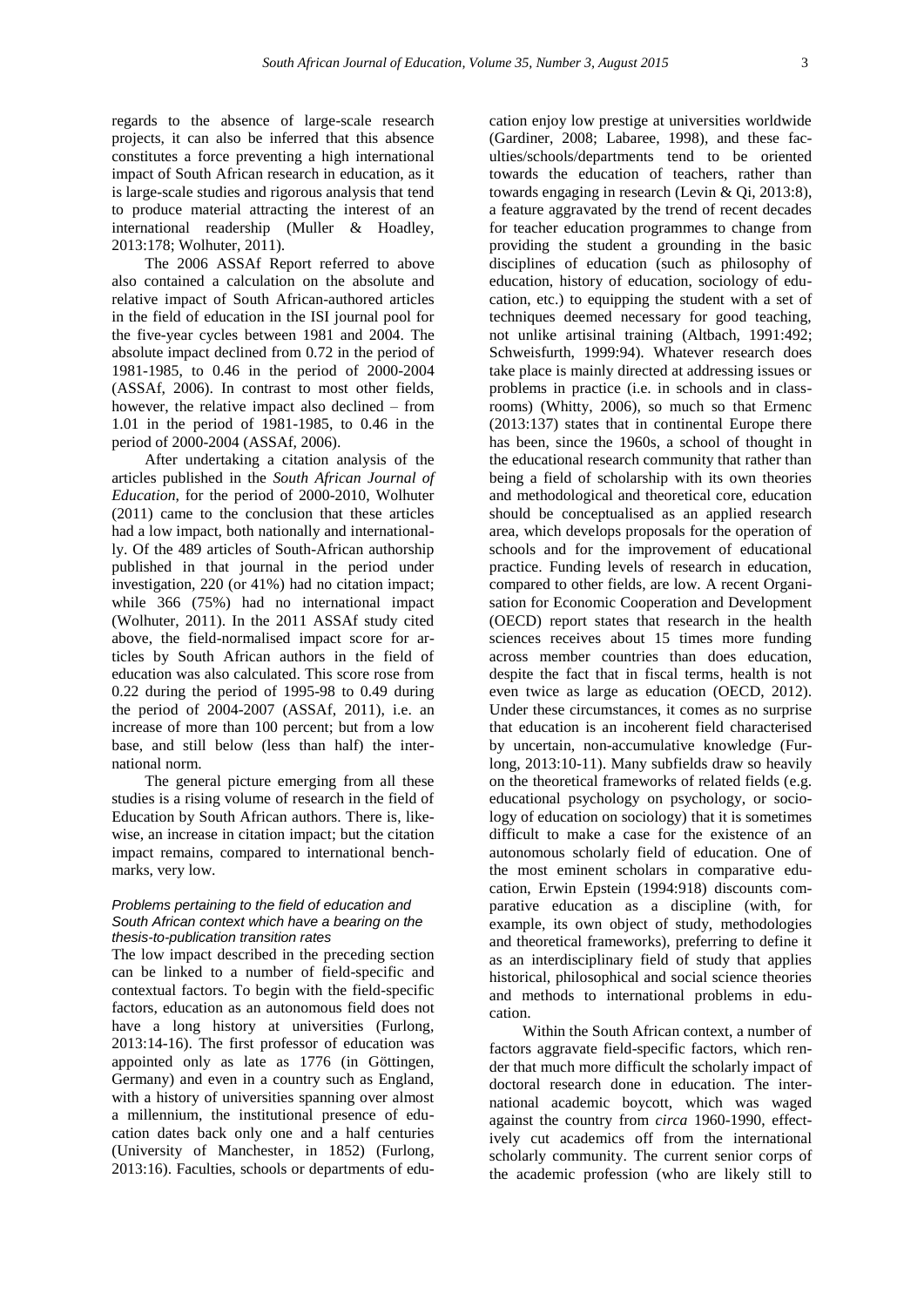form the majority of available supervisors for doctoral students), were badly affected by this boycott (cf. Harricombe & Lancaster, 1995) in the formative years of their academic careers. It is not only the fact that the boycott insulated the South African academic profession, but it is worth noting that academic community in education at the historically Afrikaans universities went in an academically idiosyncratic direction, with members proclaiming sub-disciplines such as "metagogics" (cf. Coetzee, 1983:36) or "ephebagogics" (cf. Beyers-Nel, 1973:1), which often had but one proponent, proclaimed in a single publication, which the outside world took no notice of. These developments had no national, let alone international value as nodes or reference points of scholarship. On the other hand, the progressive pre-1994 scholarship in education, located at the historically white English universities and their rising generation of black scholars, were so strongly fixated on a critique of the education dispensation of the time, that they did not spend much attention to the furthering of basic education knowledge and the building of a theoretical corpus of such knowledge (cf. Wolhuter, 1999). After 1994, a general malaise took hold over the South African intellectual community, during which time a critical voice can be observed to have become somewhat mute. This has been described by Gumede and Dikeni (2009) more broadly, and also pointed out with respect to education, for example in Weeks, Herman, Maarman and Wolhuter's (2006) assessment of post-1994 comparative education in South Africa. Further to the uncongenial professional environment of managerialism in the post-1994 era, as described above, academics attached to Faculties of Education have had to contend with the ceaseless avalanche of policy documents and changes pertaining to (school) education, leaving little, if any time for basic education research (cf. Van der Walt et al., 2010). The new (post-1994) Norms and Standards for Teachers (cf. Brunton & Associates, 2003) brought about the same movement in teacher education, away from the basic sub-disciples of education as was happening internationally, seeing the same dominance of practice oriented research – no doubt accentuated by the post-1994 restructuring of the education system – while the preference for such research by funding agencies, as happened elsewhere in the world, was to be seen in South Africa as well (cf. Muller & Hoadley, 2013).

#### *Research on doctoral education in South Africa*

In a survey of research on doctoral education in South Africa, Wolhuter (2011) has concluded that, in contrast to the veritable explosion of research on doctoral education abroad, only a minuscule number of publications on this topic have appeared on South African soil. This study identified two lacunae in the research on doctoral education in South Africa, as well as internationally, namely: an empirical validation of the claimed rates of return to doctoral education; and research on the scholarly contribution/impact of doctoral education, respectively (Wolhuter, 2011).

## *Research on the transition of doctoral research into scholarly articles*

Broadly speaking, the transition rate of graduate student-generated research into peer-reviewed articles and scholarly book chapters is surprisingly low around the world. For example, Conley and Önder (2014) investigated research productivity (that is, overall research productivity, not just the publications emanating from theses) of PhD recipients in the field of economics from universities in the United States of America and Canada between 1985 and 2000. They found that only the top 10-20 percent of PhD graduates are likely to accumulate a research record good enough to secure a post at a mid-ranking university (Conley & Önder, 2014). On topic of the transition of doctoral research to publications, Lee and Kamler (2008) have developed a pedadogy aimed at increasing the number of publications from doctoral research. This pedagogy differs from the conventional doctoral education model (supervisor-student, one-to-one apprenticeship model), to deliberately working for publication. Key elements of the pedagogy are: the use of writing groups, a supervisory process deliberately aimed at publishing from the thesis research, and principles of recontextualisation that involve moving away from thesis chapter to journal article in terms of part-whole genre and audience (Lee & Kamler, 2008). Mallette (2006) investigated the publication output of doctoral education graduates from the University of California, for the five-year period after their graduation, found that 36.7 percent of PhD graduates in Education, and 13.7 percent of EdD graduates produced at least one publication in this five-year period. This study dealt with the general research output of the education doctoral graduates; it found that in the literature, no study on the scholarly impact of doctoral research, or on the rate and nature of the development of publications from the material contained in these theses/dissertations could be found.

In summary, despite the impressive growth in recent years, the research productivity of the South African academe remains low. Furthermore, the scholarly impact of research is below the international norm, once again, despite a marked improvement in recent years. This also applies to the field of Education. Research on doctoral education in South Africa as well as abroad widely omits study of the scholarly impact of doctoral research, as well as on the transition of doctoral research to subsequent publications. A number of field-specific (education) and (South African)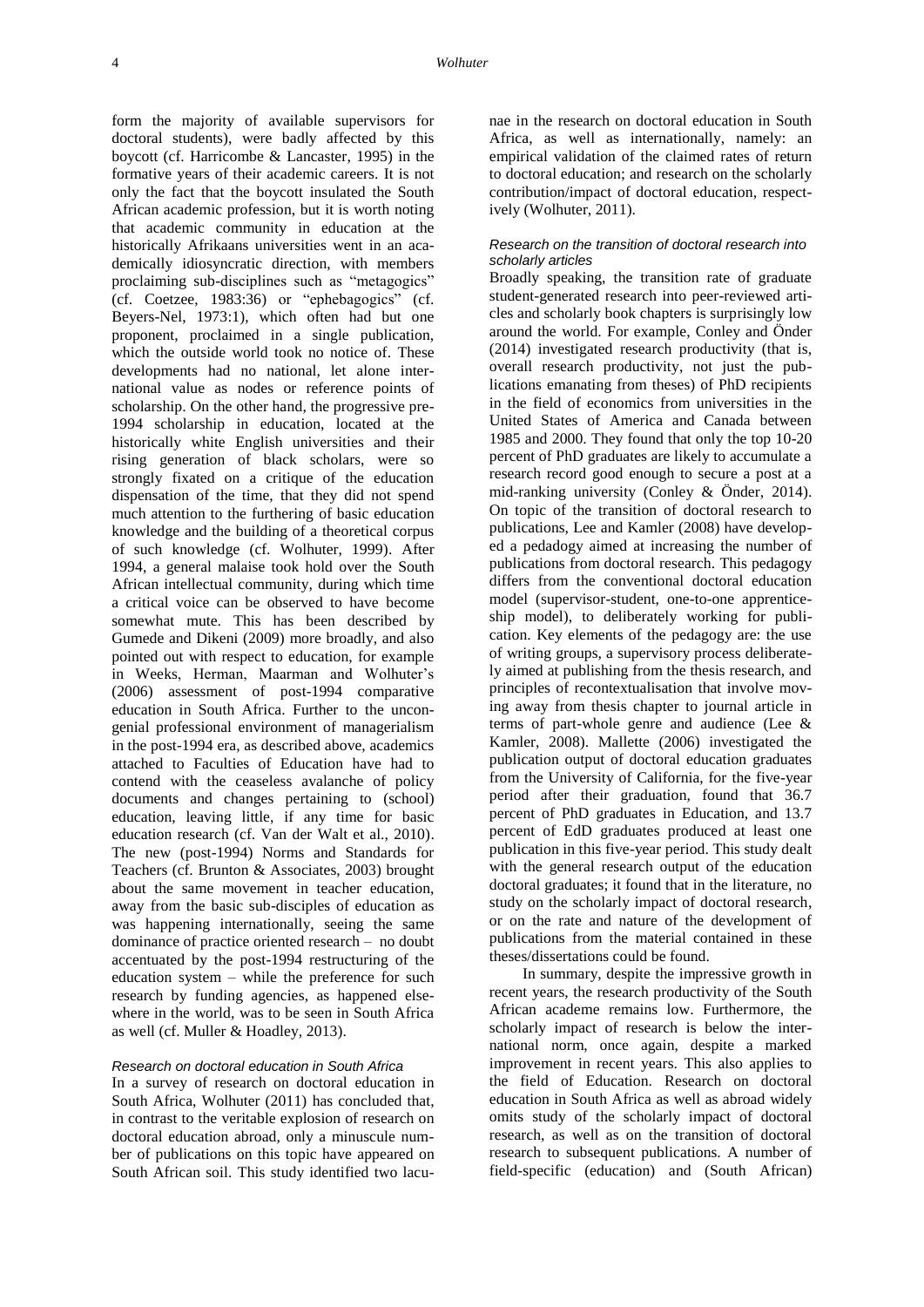contextual factors create an unfavourable environment for doctoral research conducted in South Africa in the field of education to make a strong scholarly impact.

#### **Research Method**

From the Nexus database of the National Research Foundation (NRF), all the doctoral research projects (i.e. theses) completed in 2008 in all the scholarly fields of education were extracted. By means of a Google Scholar search and a search of the ERIC database (Education Resources Information Center), the following facets of the impact of these theses on the scholarly work in education until the end of 2013 (to allow for a five-year term, i.e. comparable to the conventionally used 5-year impact factor of journals) were determined:

- How many theses resulted in publications of the following types: -chapters in books published nationally? -chapters in books published internationally?
	- -articles in national journals?
	- -articles in international journals?
- How many self-citations came from these theses: -in books published nationally?
- -in books published internationally? -in articles in national journals? -in articles in international journals?
- How many times were these theses cited by authors, other than the author of the thesis:
	- -in books published nationally?
	- -in books published internationally?
	- -in articles in national journals?
	- -in articles in international journals?

## **Findings**

According to the Nexus database, a total of 97 South African doctoral theses were produced in the fields of Education during 2008. The distribution of these theses through the various fields of educational scholarship is presented in Table 1. The field with the largest number of theses was organisation, administration and management (of primary and secondary education), followed by the teaching of specific subjects (at primary and secondaryschool levels). This was followed by the fields of comparative and international education, and the sociology of education, in a combined third position.

| <b>Table 1</b> Doctoral theses produced in South Africa in 2008 in various fields of education |  |  |  |  |
|------------------------------------------------------------------------------------------------|--|--|--|--|
|------------------------------------------------------------------------------------------------|--|--|--|--|

| Field                                                                            | Number of Theses |
|----------------------------------------------------------------------------------|------------------|
| Organisation, Administration and Management (of Primary and Secondary Education) | 24               |
| Teaching of Specific School Subjects                                             | 10               |
| Comparative and International Education                                          | 8                |
| Teaching Science (General)                                                       | 8                |
| Sociology of Education                                                           | 8                |
| <b>Tertiary Education (General)</b>                                              | 6                |
| Adult Education, Lifelong Education, Non-formal Education                        | 6                |
| Counselling (Primary and Secondary Education)                                    |                  |
| Curriculum Planning                                                              | 4                |
| Organisation, Administration and Management of Tertiary Education                | 3                |
| Curriculum Planning (Tertiary Education)                                         | 3                |
| General                                                                          | 2                |
| Special Needs Education                                                          | 2                |
| Teacher Education and Teacher Training                                           | 2                |
| <b>Tests and Measurements</b>                                                    | 2                |
| Teaching Profession (Primary and Secondary Education)                            |                  |
| <b>Education Law</b>                                                             |                  |
| College/University Lecturers and their Education                                 |                  |
| Sociology of Education (Tertiary Education)                                      |                  |
| <b>Student Financing (Tertiary Education)</b>                                    |                  |
| <b>Total</b>                                                                     | 97               |

The figures in Table 1 shows the pragmatic or practice-based orientation of education research in South Africa during the period in question. The foci of study of fields such as organisation and management of education and teaching of specific subjects reflect concerns that are to be found 'at the coalface' of everyday school and classroom life. Even the theses in sociology of education and comparative education mostly deal with a practical problem (such as inclusivity of education or the impact of vocational education) in a very narrowly

circumscribed geographical area, rather than by means of a given theoretical frame. On the other hand, some of the foundation subjects, such as philosophy of education or history of education, are totally absent from the list of theses from this period.

The total numbers of the various forms of scholarly impact, which theses have had up to the end of 2013, are presented in Table 2 and in Figure 1.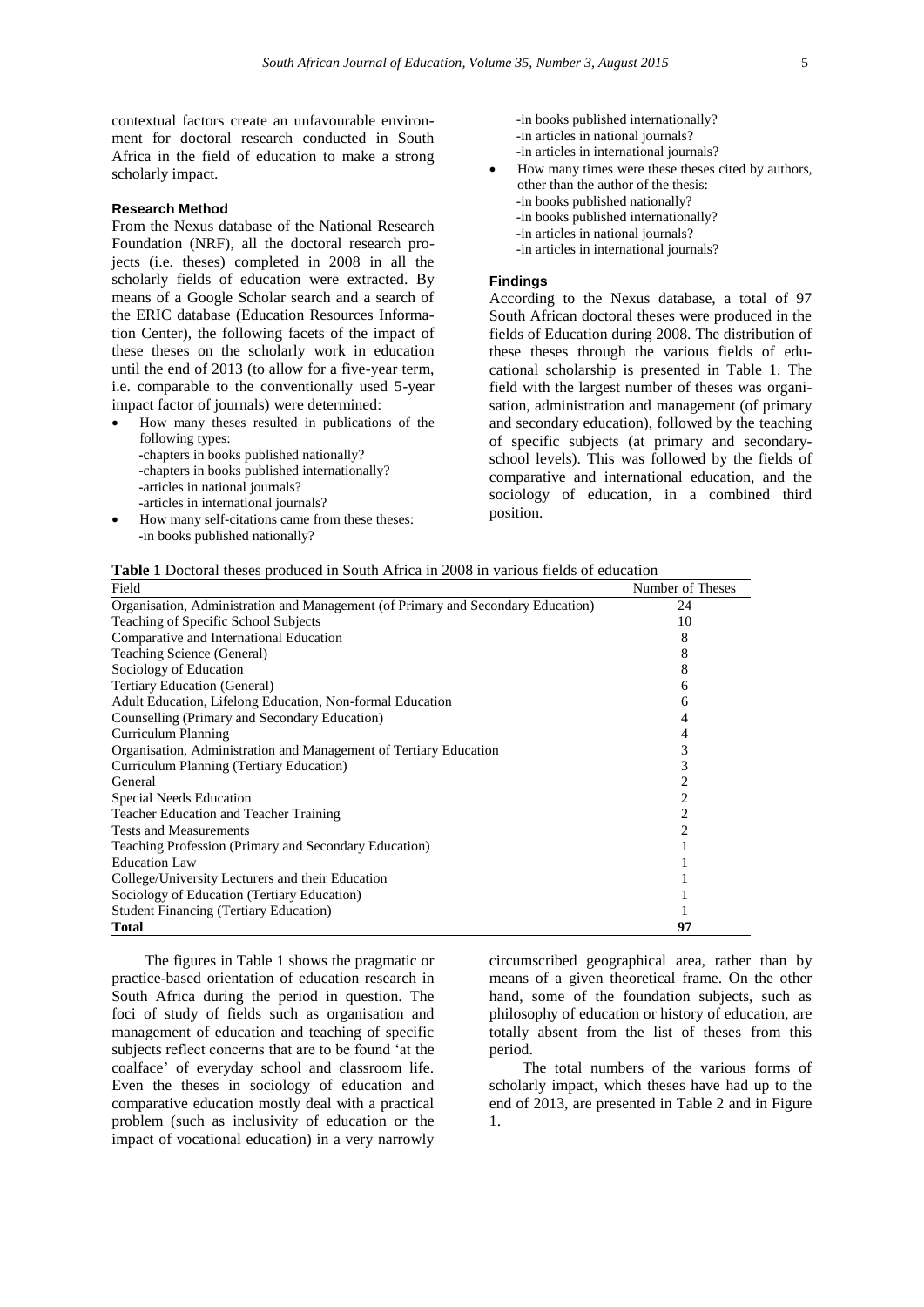**Table 2** The various forms of scholarly impact which theses completed at South African universities in fields of education from 2008-2013 (inclusive). (Figures indicate number of theses)

|                              | Sub-Category of Scholarly Impact            |    | Number of chapters/articles/citations |                             |                               |              |  |  |  |  |
|------------------------------|---------------------------------------------|----|---------------------------------------|-----------------------------|-------------------------------|--------------|--|--|--|--|
| Category of Scholarly Impact |                                             |    |                                       |                             | 3                             | 3<           |  |  |  |  |
|                              | Chapter in nationally published book        | 95 | 2                                     | $\Omega$                    | $\Omega$                      | 0            |  |  |  |  |
| Thesis going over into:      | Chapter in internationally published book   |    | 3                                     | $\Omega$                    | $\Omega$                      |              |  |  |  |  |
|                              | Article published in national journal       |    | 8                                     | 2                           | $\Omega$                      |              |  |  |  |  |
|                              | Article published in international journal* | 87 | 10                                    | $\theta$                    | $\Omega$                      | $_{0}$       |  |  |  |  |
| Self-Citation                | Chapter in nationally published book        | 96 |                                       | $\Omega$                    | $\Omega$                      | $\Omega$     |  |  |  |  |
|                              | Chapter in internationally published book   | 96 |                                       | $\Omega$                    | $\Omega$                      |              |  |  |  |  |
|                              | Article published in national journal       | 92 | 3                                     | $\Omega$                    | $\mathfrak{D}_{\mathfrak{p}}$ |              |  |  |  |  |
|                              | Article published in international journal* |    | 5                                     | 1                           | $\Omega$                      | $(7 \times)$ |  |  |  |  |
|                              | Chapter in nationally published book        | 93 | 4                                     | $\Omega$                    | $\Omega$                      |              |  |  |  |  |
| Citations by other scholars  | Chapter in internationally published book   | 94 | 2                                     | 1                           | $\Omega$                      |              |  |  |  |  |
|                              | Article published in national journal       | 88 | 6                                     | 2                           | $\Omega$                      | $(5 \times)$ |  |  |  |  |
|                              | Article published in international journal* | 85 | 9                                     | $\mathcal{D}_{\mathcal{A}}$ | $\Omega$                      | (4 times)    |  |  |  |  |



**Figure 1** Scholarly Impact of Theses (Total number of theses: 97)

In this research, as in that of Wolhuter (2011), ISI accredited journals with a South African-based editor, and with a predominantly South African editorial committee and South African authorship of articles, were considered to be national journals.

In each of the rows in Table 2, the output /impact seems to be meagre. This verdict can be motivated more graphically (see Figure 1), when it is stated that 77 of the 97 theses did not go over into any kind of publication (i.e. neither a book chapter nor an article), that 74 out of the 97 made no citation impact (be it self-citations or citations by other scholars), and in particular, that 65 theses neither went over to an article/a book chapter, nor were they cited anywhere; thus, for 65 of the 97, or 67 percent of the theses, the thesis was the end of the road; and the doctoral research was not

integrated into the edifice of national or international scholarly knowledge. Only five theses made the impressive impact of going to publication (be it a book chapter or an article) and subsequently being cited by other scholars as well. This overall low scholarly impact of doctoral research may be linked to the following contextual factors identified in the literature survey above: the managerial grip which has taken hold of the South African academic profession; as well as the extraordinary workload of academics attached to Faculties of Education. Here it is noteworthy to mention the assignment to keep up with the ceaseless restructuring of education and revision of education policy, which consumes an inordinate amount of time and energy, leaving little time left for the pursuit of research, and the pragmatic orientation of research,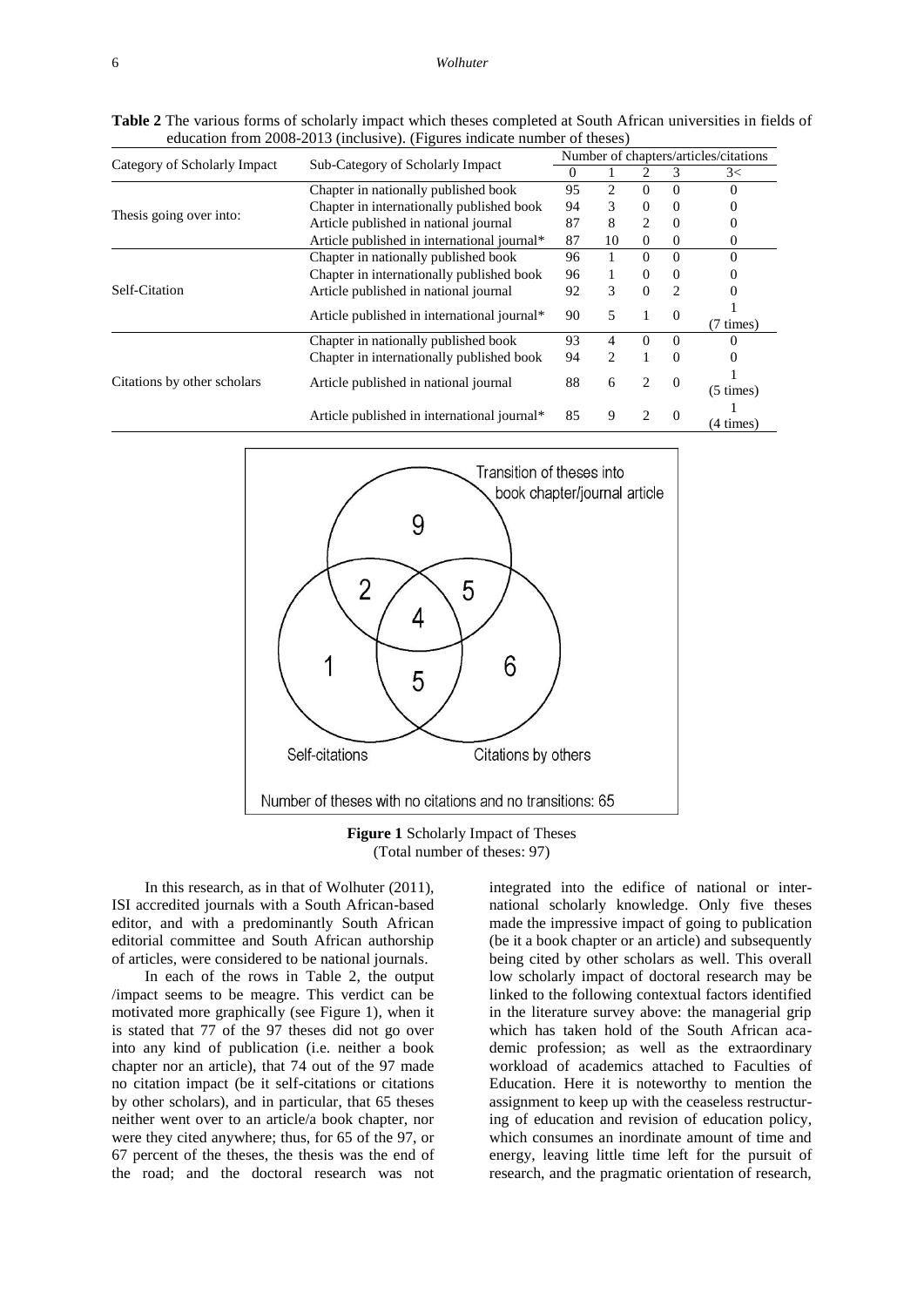induced by contextual factors and funding patterns alike.

To commence with the transition of doctoral research to book chapters, and to articles in scholarly journals, only two book chapters in nationally published books, and three chapters in international books, were derived from the 97 theses. The theses produced 11 articles in national journals, and 10 articles in international journals. A preference for journal articles over book chapters, is evident – probably reflecting the national and international academic protocol of attaching more prestige to articles in peer-reviewed scholarly journals than to book chapters. While this is a sound reason for lending preference to journal articles, the neglect of books and book chapters cannot be left at that. Scholarly books (be they single authored, multiauthored or coherent collective volumes around a central theme) fulfill an irreplaceable role in the academic project. This is mainly because, as rightly pointed out by the recent ASSAf report on the state of the production of scholarly books in South Africa, the way in which these publication mechanisms make possible the extensive, academically rich and thorough coverage of a topic to the extent that no one article can and, in that way, build

a systematic structure for the persistent and cumulative investigation of a scholarly field (ASSAf, 2009). Added to this is the problem of the dominance of small scale research in education research in South Africa (as described in the literature survey above). Van der Westhuizen, Van der Walt and Wolhuter (2011) have also provided an analysis of reviewers reports of submissions to the *South African Journal of Education*, finding that the single biggest reason for the rejection of manuscripts was the lack of a literature/theoretical framework (and it can surely safely be assumed that a substantial part of rejected manuscripts were based on doctoral theses), where it is clear that this low transition of theses into scholarly books and book chapters represents a serious lacuna in the education research project in South Africa. A case can be made that turning thesis research into material for articles alone (to the exclusion of books) serves to reinforce the incoherent, nonaccumulative nature of the South African education research project.

National and international journals in which these articles were published are presented in Tables 3 and 4, respectively.

**Table 3** South African journals in which articles were published derived from doctoral research completed in fields of education in South Africa in 2008

| Journal                                                                         | Number of Articles |
|---------------------------------------------------------------------------------|--------------------|
| Acta Academica                                                                  |                    |
| African Journal of Research in Mathematics and Science and Technology Education |                    |
| Discourse: Southern African Linguistics and Applied Language Studies Journal    |                    |
| <b>Education as Change</b>                                                      |                    |
| Journal of Psychology in Africa                                                 |                    |
| Pythagoras                                                                      |                    |
| SAHARA: Journal of Social Aspects of HIV/AIDS                                   |                    |
| South African Journal of Education                                              |                    |
| South African Journal of Higher Education                                       |                    |
| Tydskrif vir Geesteswetenskappe                                                 |                    |

**Table 4** International journals in which articles were published derived from doctoral research completed in fields of education in South Africa in 2008

| Journal                                              | Number of Articles |
|------------------------------------------------------|--------------------|
| Compare                                              |                    |
| Critical Issues in Curriculum, Pedagogy and Learning |                    |
| <b>Educational Technology and Society</b>            |                    |
| <b>Interactive Learning Environments</b>             |                    |
| International Journal of Educational Development     |                    |
| Journal for Language Teaching                        |                    |
| Journal of Language, Technology and Entrepreneurship |                    |
| Journal of Social Sciences                           |                    |
| The Journal of Educational Enquiry                   |                    |
| <b>US-China Education Review</b>                     |                    |

While the journals are generally highly rated journals – ISI-indexed journals in the case of international journals, and, in the case of national journals, at least journals acknowledged for university subsidy purposes by the Ministry of Higher Education, the top journals in the various fields of Education are absent. For example, in the field of Comparative Education, while the journals *Compare* and *International Journal of Educational Development* appear, the top journals, namely the *Comparative Education Review*, *Comparative Education*, and *International Review of Education* are absent. This absence amongst the upper-echelon journals in the field can be indicative of three field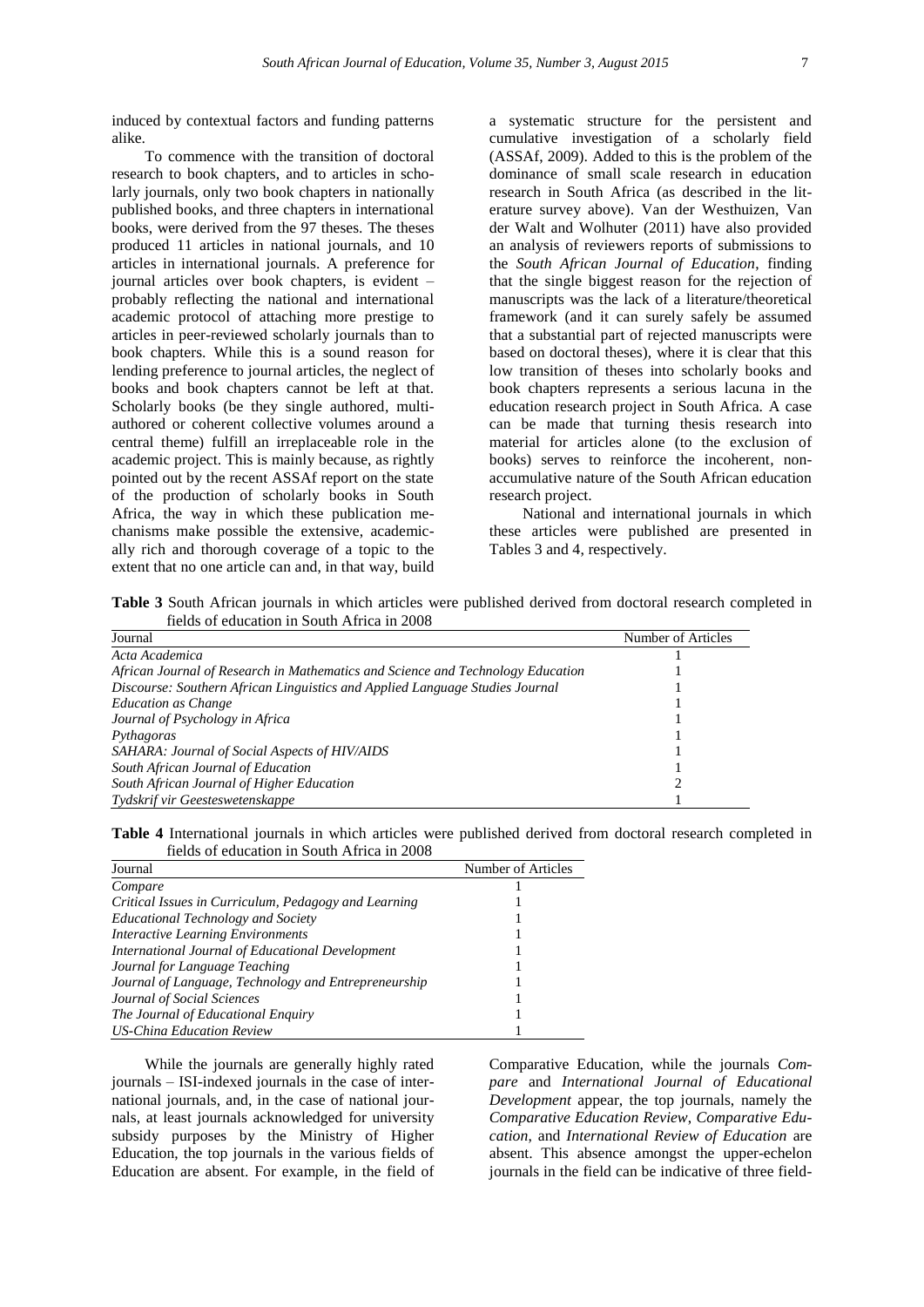specific and contextual-related features, namely the small scale of most research projects in education in South Africa, the fact that such studies are not placed in a well-constructed theoretical framework, and the practice-oriented, even seemingly parochial nature of much of education research done in South Africa.

The total numbers for self-citations are less than those for theses transferring into publications (cf. Table 2). It appears as if those few doctorate graduates who do engage in publishing activities after graduation, choose rather to convert thesis material into fully-fledged publications, so as to use the material to substantiate statements made in other publications that they may author. It also seems, in the few cases where a publication is

derived from doctoral research, that such publication is a terminal exercise, i.e. that it is not the beginning of a long-term project of research on a theme. This, once again, can be taken as symptomatic of the small scale nature of most of education research done in South Africa, and – at least as far as the high scholarly impact of research can be understood as one of its central objectives – a case can be made for the fact that this dominance of small scale research, also as far as doctoral research is concerned, is not an optimal employment of research sources.

The national and international journals in which self-citations appear are presented in Tables 5 and 6, respectively.

**Table 5** South African journals in which self-citations are to be found from doctoral research completed in fields of education in South Africa in 2008

| Journal                                           | Number of Citations |
|---------------------------------------------------|---------------------|
| African Journal of Health Professionals Education |                     |
| <b>Education as Change</b>                        |                     |
| Perspectives in Education                         |                     |
| South African Journal for Natural Science         |                     |
| South African Journal of Childhood Education      |                     |
| South African Journal of Psychology               |                     |

**Table 6** International journals in which self-citations are to be found from doctoral research completed in fields of education in South Africa in 2008

| Journal                                                   | Number of Citations |
|-----------------------------------------------------------|---------------------|
| <b>Educational Technology and Society</b>                 |                     |
| International Journal of Adolescence and Youth            |                     |
| International Journal of Educational Science              |                     |
| International Journal of Qualitative Studies in Education |                     |
| International Journal of Scientific Research in Education |                     |
| Journal of Moral Education                                |                     |
| Journal of Social Sciences                                |                     |
| Journal of Systemics, Cybernetics and Information         |                     |
| Teaching and Teacher Education                            |                     |

While ISI and nationally accredited journals are visible, whereas the very top journals in these fields are, as in the case of theses developed into articles, notably absent. The wide range of journals, showing the extent of the striking power of doctoral research, is commendable. However, the fact that it is so thinly spread (see the overwhelming dominance of single instances of citation) is once again indicative of research with a low intensity, nonsustainable scholarly impact, and possibly of an academic community occupied with small-scale research, which is also not properly integrated in the theoretical edifice of the field.

Chapters and journal-article citations of theses by authors, other than those of doctoral students, are presented below in Table 7 (national journals) and Table 8 (international journals).

The numbers of citations appearing in the tables above are rather small. At least, when tallied, these citations are higher than the number of selfcitations, allowing for the observation that the doctoral research does not appear to feed into a

self-contained or self-isolated research enclave, but is connected to a wider community of scholars, however small and fragile the links are. Likewise, it is heartening to see that the number of citations in international journals exceeded a good number of citations in South African journals, where it is possible to conclude that the doctoral research is not relegated to the closed parochial system that only includes the university where it is conducted, but is – however indirectly – connected into a wider international academic community and network of knowledge. Notwithstanding these comments, overall there are low totals of citations, and the dispersed nature of these citations (here too, as in the case of self-citations, where most theses are cited only once) are indicative of the absence of large scale research, the nonaccumulative nature of research, field incoherence, and of the anchoring of research into a legitimate and coherent theoretical framework.

The distribution of the various forms of scholarly impact, with respect to the various fields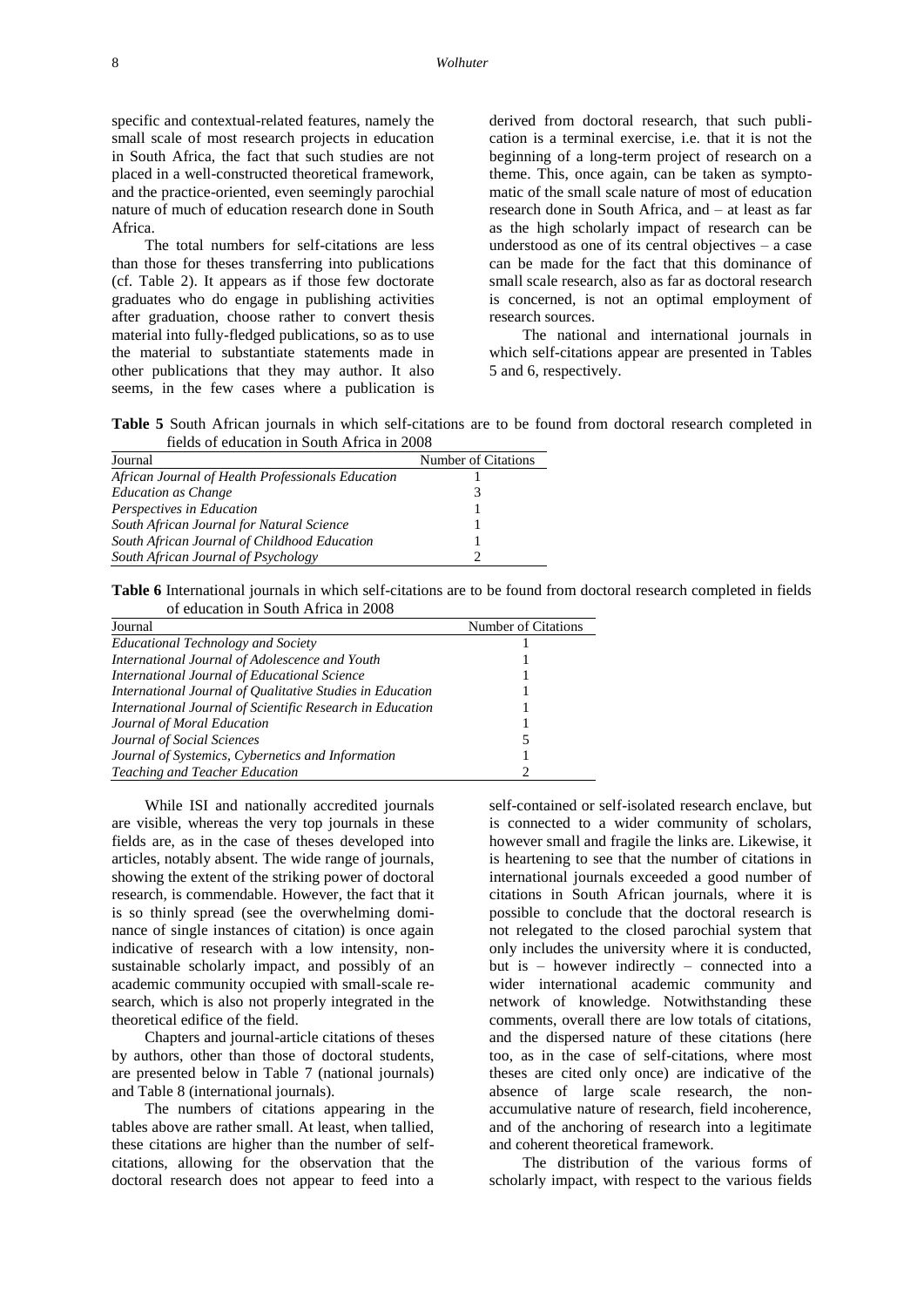of educational research in which the theses were completed, is presented in Table 9.

Fields with the highest impact are teacher education and curriculum planning, although still low; and, in the case of teacher education, this conclusion is drawn from a small base. Fields with exceptionally low impact scores are educational law, the teaching profession, special-needs education, educational tests and measurements, the sociology of education (primary and secondary education), organisation, administration and management (tertiary education), university/college lecturers and their education, the sociology of education (tertiary education) and student finances (tertiary education); although in most cases, this judgment is also based on a small base. All these fields should make a much stronger impact, on the international circuit in particular. To motivate this statement, the first two, namely educational law and the teaching profession, will be taken as examples. South African education takes place within a legal context of one of the most progressive Bills of Human Rights in the world,

and research on court rulings and legal developments on cases involving issues in education that are topical far beyond the borders of South Africa, should be much more visible internationally. The teaching profession in South Africa is 410,000 strong. The members of this profession have been given a significant assignment in the seven roles allotted to them since the 2003 Norms and Standards Policy Statement (cf. Brunton & Associates, 2003). Furthermore, they find themselves in an education system described as "a worldwide education reform programme telescoped into an instant time-space" (Wolhuter, 2010). All these factors justifiably create the expectation that research dealing with the teaching corps of South Africa should be of interest to the global community. Reasons for the low impact of research in all these fields can be searched for in the problems of the poor theoretical base of education research done in South Africa, the small-scale nature of research, and the finding as to the narrowly geographically circumscribed scope of much of the theses reported above.

**Table 7** South African journals in which citations can be found from doctoral research completed in fields of education in South Africa in 2008; Citations by authors other than the doctoral student

| Journal                                   | Number of Citations |
|-------------------------------------------|---------------------|
| African Journal of Research               |                     |
| Curationis                                |                     |
| Journal for Juridical Science             |                     |
| Journal for Language Teaching             |                     |
| Koers                                     |                     |
| Per Lingua                                | 4                   |
| Perspectives in Education                 |                     |
| South African Journal for Natural Science |                     |
| South African Journal of Education        | 3                   |
| South African Journal of Higher Education |                     |

**Table 8** International journals in which citations can be found from doctoral research completed in fields of education in South Africa in 2008; Citations by authors other than the doctoral student

| Journal                                                               | Number of Citations |
|-----------------------------------------------------------------------|---------------------|
| African Journal of Teacher Education                                  |                     |
| Current Psychology                                                    |                     |
| <b>Educational Philosophy and Theory</b>                              |                     |
| e-international Journal of Educational Research                       |                     |
| <b>Electronic Journal of Educational Research</b>                     |                     |
| Information, Knowledge and Management                                 |                     |
| International Business and Economics Research Journal                 |                     |
| The International Journal of Children's Rights                        |                     |
| International Journal on School Disaffection                          |                     |
| International Scientific Journal of Science and Mathematics Education |                     |
| Journal of Pan African Studies                                        |                     |
| Journal of Sustainable Development in Africa                          |                     |
| <b>MIER Journal of Educational Studies, Trends and Practices</b>      |                     |
| <b>Research Papers in Education</b>                                   |                     |
| <b>SCRIPTA</b>                                                        |                     |
| Teaching and Teacher Education                                        |                     |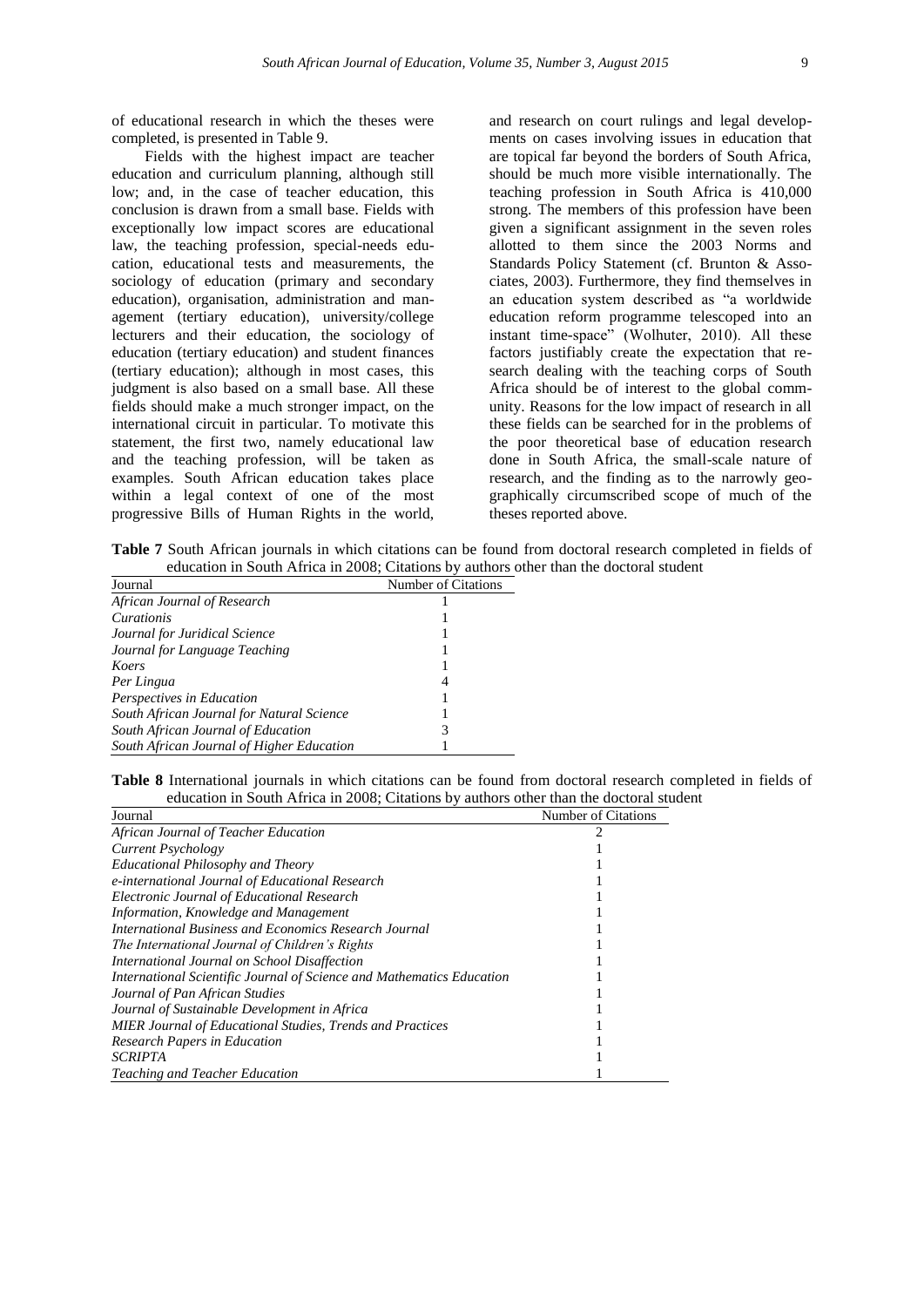#### 10 *Wolhuter*

| таже э влагочной от те таноиз тогны от зеймант пирает with гезреет то тие таноиз неказ от саасанонат гезеатей нг winen the theses were compreted<br>Form of scholarly impact: |                                                       | Number of chapters/articles<br>from theses |                                             |                                    | Number of self-<br>citations in    |                                           |                                             |                                    | Number of citations by<br>other authors in |                                        |                                             |                                    |                                    |
|-------------------------------------------------------------------------------------------------------------------------------------------------------------------------------|-------------------------------------------------------|--------------------------------------------|---------------------------------------------|------------------------------------|------------------------------------|-------------------------------------------|---------------------------------------------|------------------------------------|--------------------------------------------|----------------------------------------|---------------------------------------------|------------------------------------|------------------------------------|
| Field:                                                                                                                                                                        | in field<br>completed<br>theses<br>number of<br>Total | Chapters in nationally published books     | Chapters in internationally published books | Articles in South African journals | Articles in international journals | published books<br>Chapters in nationally | Chapters in internationally published books | Articles in South African journals | Articles in international journals         | Chapters in nationally published books | Chapters in internationally published books | Articles in South African journals | Articles in international journals |
| Education general                                                                                                                                                             | 2                                                     | $\boldsymbol{0}$                           | $\overline{0}$                              | 0                                  | $\mathbf{0}$                       | $\overline{0}$                            | $\theta$                                    | $\mathbf{0}$                       | $\overline{0}$                             | $\theta$                               |                                             |                                    | $\mathbf{0}$                       |
| Teacher education and teacher training                                                                                                                                        | 2                                                     | $\theta$                                   | $\Omega$                                    |                                    |                                    | $\theta$                                  | $\mathbf{0}$                                | 3                                  | $\mathbf{0}$                               | $\theta$                               | $\overline{0}$                              | $\overline{0}$                     | $\overline{0}$                     |
| <b>Educational</b> law                                                                                                                                                        |                                                       | $\overline{0}$                             | 0                                           | 0                                  | $\boldsymbol{0}$                   | $\boldsymbol{0}$                          | $\mathbf{0}$                                | $\mathbf{0}$                       | $\boldsymbol{0}$                           | $\theta$                               | $\theta$                                    | $\mathbf{0}$                       | $\boldsymbol{0}$                   |
| Comparative education                                                                                                                                                         | 8                                                     | $\theta$                                   | $\theta$                                    | $\overline{0}$                     | $\mathbf{0}$                       | $\mathbf{0}$                              | $\boldsymbol{0}$                            | $\ensuremath{\mathfrak{Z}}$        | $\mathbf{1}$                               | $\mathbf{0}$                           | $\mathbf{0}$                                | $\theta$                           | $\sqrt{2}$                         |
| Educational organisation, management and administration (primary and secondary education)                                                                                     | 24                                                    |                                            |                                             | 3                                  | $\overline{4}$                     | $\mathbf{0}$                              | $\boldsymbol{0}$                            | $\mathbf{0}$                       | $\overline{c}$                             | $\mathbf{0}$                           |                                             | $\overline{2}$                     | $\sqrt{ }$                         |
| Teaching science (general)                                                                                                                                                    | 8                                                     |                                            | $\overline{0}$                              |                                    | $\overline{4}$                     | -1                                        | $\overline{0}$                              | $\theta$                           | 3                                          | $\boldsymbol{0}$                       | $\mathbf{0}$                                |                                    | $\sqrt{2}$                         |
| Teaching of specific school subjects                                                                                                                                          | 10                                                    | $\boldsymbol{0}$                           |                                             | $\sqrt{2}$                         |                                    | 0                                         | $\overline{0}$                              |                                    | $\boldsymbol{0}$                           | $\boldsymbol{0}$                       | $\boldsymbol{0}$                            |                                    |                                    |
| Curriculum planning                                                                                                                                                           | 4                                                     | $\overline{0}$                             | $\theta$                                    | $\boldsymbol{0}$                   | $\boldsymbol{0}$                   | $\boldsymbol{0}$                          |                                             | $\boldsymbol{0}$                   | 7                                          | $\mathbf{1}$                           | $\boldsymbol{0}$                            | $\mathbf{0}$                       | $\mathbf{0}$                       |
| Teaching profession (primary and secondary education)                                                                                                                         |                                                       | $\boldsymbol{0}$                           | $\theta$                                    | $\boldsymbol{0}$                   | $\boldsymbol{0}$                   | $\mathbf{0}$                              | $\boldsymbol{0}$                            | $\boldsymbol{0}$                   | $\boldsymbol{0}$                           | $\overline{0}$                         | 0                                           | $\mathbf{0}$                       | $\mathbf{0}$                       |
| Special needs education                                                                                                                                                       | 2                                                     | $\overline{0}$                             | $\theta$                                    | $\overline{0}$                     | $\overline{0}$                     | $\boldsymbol{0}$                          | $\mathbf{0}$                                | $\theta$                           | $\overline{0}$                             | $\mathbf{0}$                           | $\overline{0}$                              | $\overline{0}$                     | $\overline{0}$                     |
| Educational tests and measurements                                                                                                                                            | $\overline{c}$                                        | $\theta$                                   | $\Omega$                                    | $\overline{0}$                     | $\theta$                           | $\mathbf{0}$                              | $\mathbf{0}$                                | $\theta$                           | $\overline{0}$                             | $\mathbf{0}$                           | $\overline{0}$                              | $\theta$                           | $\overline{0}$                     |
| School counselling (primary and secondary education)                                                                                                                          | 4                                                     | $\theta$                                   | $\theta$                                    | $\overline{0}$                     | $\overline{0}$                     | $\mathbf{0}$                              | $\mathbf{0}$                                | $\theta$                           | $\overline{0}$                             | $\mathbf{0}$                           | $\overline{2}$                              |                                    | $\mathbf{0}$                       |
| Sociology of education (primary and secondary education)                                                                                                                      | 8                                                     | $\boldsymbol{0}$                           |                                             | $\boldsymbol{0}$                   | $\mathbf{0}$                       | $\boldsymbol{0}$                          | $\boldsymbol{0}$                            | $\boldsymbol{0}$                   | $\overline{0}$                             | 1                                      | $\boldsymbol{0}$                            | $\mathbf{2}$                       | $\boldsymbol{0}$                   |
| Tertiary education (general)                                                                                                                                                  | 6                                                     | $\boldsymbol{0}$                           |                                             |                                    | $\overline{0}$                     | $\boldsymbol{0}$                          | $\boldsymbol{0}$                            |                                    | $\boldsymbol{0}$                           | 1                                      | 0                                           | $\mathbf{0}$                       | $\boldsymbol{0}$                   |
| College/university lecturers and their education                                                                                                                              |                                                       | $\overline{0}$                             |                                             | $\overline{0}$                     | $\overline{0}$                     | $\boldsymbol{0}$                          | $\overline{0}$                              | $\theta$                           | $\overline{0}$                             | $\theta$                               | $\mathbf{0}$                                | $\overline{0}$                     | $\overline{0}$                     |
| Organisation, administration and management of tertiary education                                                                                                             | 3                                                     | $\theta$                                   |                                             | $\theta$                           | $\mathbf{0}$                       | $\boldsymbol{0}$                          | $\theta$                                    | $\theta$                           | $\overline{0}$                             | $\mathbf{0}$                           | $\overline{0}$                              | $\theta$                           | $\mathbf{0}$                       |
| Sociology of education (tertiary level)                                                                                                                                       |                                                       | $\theta$                                   | $\theta$                                    | $\overline{0}$                     | $\boldsymbol{0}$                   | $\boldsymbol{0}$                          | $\boldsymbol{0}$                            | $\overline{0}$                     | $\overline{0}$                             | $\mathbf{0}$                           | $\overline{0}$                              | $\overline{0}$                     | $\overline{0}$                     |
| Curriculum planning (general tertiary level)                                                                                                                                  | 3                                                     | $\overline{0}$                             | $\Omega$                                    |                                    | $\boldsymbol{0}$                   | $\boldsymbol{0}$                          | $\mathbf{0}$                                |                                    | $\boldsymbol{0}$                           | 1                                      | $\mathbf{0}$                                | 5                                  | 5                                  |
| Student finances (tertiary level)                                                                                                                                             |                                                       | $\Omega$                                   | $\Omega$                                    | $\mathbf{0}$                       | $\theta$                           | $\mathbf{0}$                              | $\mathbf{0}$                                | $\Omega$                           | $\Omega$                                   | $\theta$                               | $\Omega$                                    | $\overline{0}$                     | $\overline{0}$                     |
| Adult education, lifelong education, non-formal education                                                                                                                     | 6<br>97                                               | $\theta$<br>$\overline{c}$                 | $\theta$<br>3                               | $\mathbf{2}$                       | $\mathbf{0}$                       | $\mathbf{0}$                              | $\boldsymbol{0}$<br>$\mathbf{1}$            | $\boldsymbol{0}$                   |                                            | $\theta$<br>$\boldsymbol{\Delta}$      | $\overline{0}$<br>$\overline{\mathbf{A}}$   | $\overline{2}$                     | $\boldsymbol{0}$                   |
| <b>Totals</b>                                                                                                                                                                 |                                                       |                                            |                                             | 11                                 | 10                                 | 1                                         |                                             | 9                                  | 14                                         |                                        |                                             | 15                                 | 17                                 |

## **Table 9** Distribution of the various forms of scholarly impact with respect to the various fields of educational research in which the theses were completed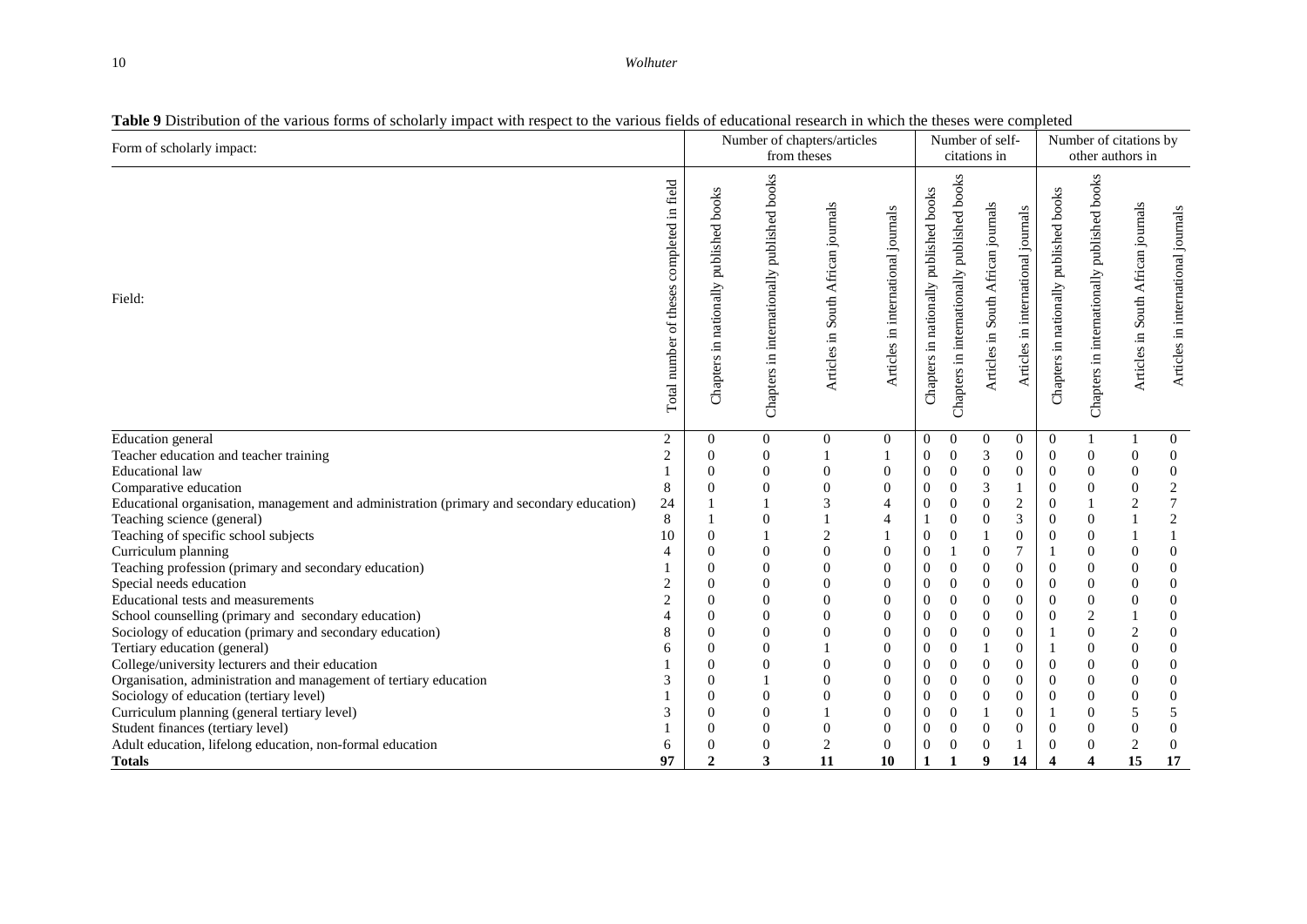## **Conclusion**

On all counts, the scholarly impact of South African doctoral research is low. For the 65 out of the sample of 97 theses accounted for in this research (67%), no scholarly impact could be traced, i.e. they did not transfer into a book chapter or article in a scholarly journal, nor were they ever cited after completion. It could, therefore, be concluded that the thesis was the end-of-the-road for the research reported in these 67 percent of theses; and that the research was never properly integrated into the corpus of scholarly knowledge in the field in question.

This represents a huge wastage of resources for the doctoral student, for the academic staff who had supervised this research, and for the amount of public resources invested in these research efforts. The fact of this wastage is underscored by the already poor research productivity of South African universities.

It is not only quantitatively but also qualitatively the case that the scholarly impact of doctoral research in South Africa is low. While in terms of theses being reworked into scholarly articles, and in terms of citations, those theses that do make an impact, generally do so in (nationally and ISI) accredited journals, but do not succeed in breaking through to the top journals in various fields. This poor performance can be traced to a number of factors: the extraordinary work-load and managerialism of the working environment of South African academics attached to faculties of education; the training of many current supervisors during the academic boycott; inadequate funding and the resultant small-scale nature of much of education research taking place in South Africa; and the absence of coherency in the scholarly field of education more broadly. Furthermore, scholars of education in South Africa are under pressure to conduct practice-oriented research, and scholars of education in South Africa neglect to build strong theoretical frameworks for their research, resulting in a non-accumulative pattern of knowledge production.

One positive aspect is to be found in the fact that an impact of any kind is reflected internationally, thereby showing education research as corresponding to the general pattern of South African research, namely, that it is becoming progressively successful in attaining an international profile.

A number of recommendations regarding follow-up research can be made. The first relates to the development of pedagogies for the purpose of turning doctoral research to publications. The pedagogy of Lee and Kamler (2008) saw international publication, where, as described in the literature review, the authors have developed a pedagogy of doctoral education with a proven track record, of turning thesis (doctoral) research into

publications. Research on the implementation and successful adaptation of this pedagogy to the South African context would thus prove a valuable way in which to follow up on this research.

While this research has encompassed the entire set of theses completed in the Educational sciences in South Africa in one year (2008), adding up to 97 theses, amongst the individual fields of educational research, it breaks into small numbers. It is therefore recommended that the scholarly impact of such theses, in each of these various fields, be the subject of cross-sectional research over a number of years (so as to provide a substantial database), and that the scholarly impact of these be studied. That would allow for more certainty as to the scholarly impact of doctoral research in these fields, as well as recommendations as to how to improve and increase the scholarly impact.

It should also be mentioned that the methodological framework for this study – which was inter alia determined by the NRF's classification of the fields of research in education – does not allow many significant aspects of scholarly research to be made visible. For example, Hart and Metcalfe (2010) recently published an analysis of citation patterns of feminist, female-authored and genderissues research in higher education, and a similar exercise with regard to doctoral research in education in South Africa would be an interesting venture. When invoking the dimension of power relations, there is huge scope for research on the scholarly impact of doctoral research in South Africa. Not least important in this regard are global (North-South) power relations, and the manifestation of this on scholarly publication and citation patterns.

The main recommendation to be tabled, and the only one that can reveal all the identified possible causes of the unsatisfactory scholarly impact of doctoral research in education in South Africa, is the mapping of fields of education research. What is argued for here is the macromapping of fields, such as philosophy of education, educational management, educational psychology, etc., presenting graphically the main paradigms and points of foci of research. Examples of such exercises are indeed scarce, but Paulston's (1997) or Wolhuter's (2008) surveys of the field of comparative education can be cited as examples. Social cartography (cf. Paulston, 1996), in terms of mapping the field of comparative education, offers a possible technique by means of which to explicate a field of scholarship visibly, and can be recommended for this exercise of mapping fields of education scholarship. Fields of education scholarship ought to be mapped both internationally and nationally, in order to compare national and international foci of scholarship in particular fields, as was done in the field of higher education by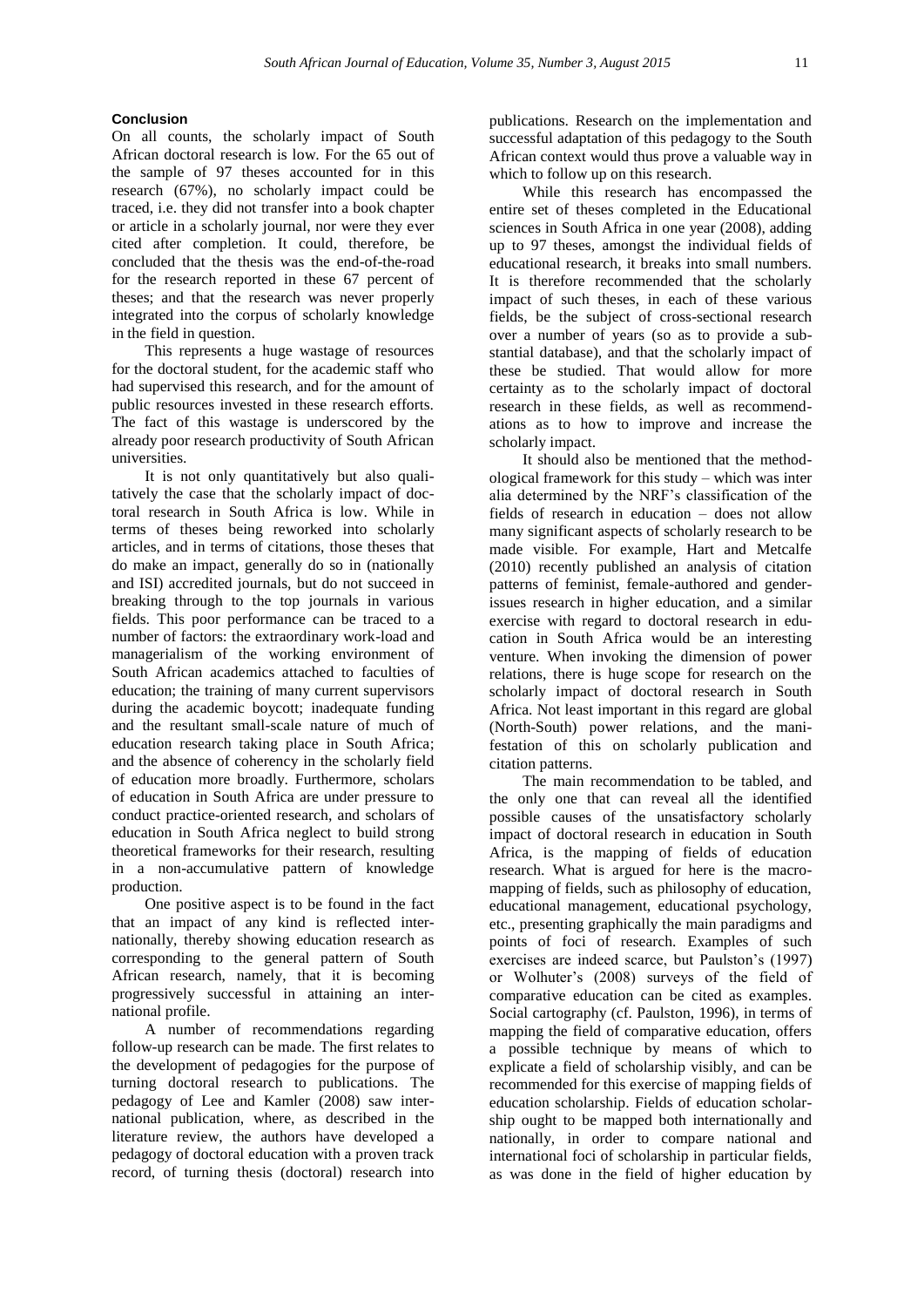Wolhuter (2014b), for example. These mapped fields ought then to be examined in two aspects, where on the one hand, both foci and lacunae in the national and international foci should be identified, on the other hand, sight should not be lost of South African education practice, lest the reality of education in South Africa be ignored. Keeping both these aspects in mind, promising areas for scholarly inquiry, that is, areas with a sustainable impact on the international corpus of educational knowledge can be identified. Mapping entire fields of education scholarship thoroughly is beyond the capability of individual researchers. It is recommended that a research Centre of Excellence be established for this purpose. Currently none of the 14 research Centres of Excellence in South Africa deals directly with education, despite education and training being identified by the National Research Foundation as a top priority area of research (cf. National Research Foundation, 2015). Frick (2012:123) cites a number of studies abroad, which have found immersion into domain-specific knowledge, as a critical factor in doctoral and other research towards identifying problems and gaps in the present corpus of knowledge; and in establishing something new, in being creative and in getting research published. Hence, establishing a Centre of Excellence whose mandate is the mapping of fields of education scholarship, will ultimately be of importance far beyond the borders of South Africa. Such a centre will undoubtedly make a significant contribution to ensuring that not only South African doctoral research, but educational research at large, might make its impact felt internationally.

## **References**

- Academy of Science of South Africa (ASSAf) 2006. *Report on a Strategic Approach to Research Publishing in South Africa*. Lynnwood Ridge: ASSAf. Available at [http://www.assaf.co.za/wp](http://www.assaf.co.za/wp-content/uploads/reports/evidence_based/assaf_strategic_research_publishing.pdf)[content/uploads/reports/evidence\\_based/assaf\\_strat](http://www.assaf.co.za/wp-content/uploads/reports/evidence_based/assaf_strategic_research_publishing.pdf) [egic\\_research\\_publishing.pdf.](http://www.assaf.co.za/wp-content/uploads/reports/evidence_based/assaf_strategic_research_publishing.pdf) Accessed 21 June 2015.
- ASSAf 2009. *Scholarly Books: Their Production, Use and Evaluation in South Africa Today*. Lynnwood Ridge: ASSAf. Available at [http://www.assaf.co.za/wp](http://www.assaf.co.za/wp-content/uploads/reports/evidence_based/scholarly_report.pdf)[content/uploads/reports/evidence\\_based/scholarly\\_](http://www.assaf.co.za/wp-content/uploads/reports/evidence_based/scholarly_report.pdf) [report.pdf.](http://www.assaf.co.za/wp-content/uploads/reports/evidence_based/scholarly_report.pdf) Accessed 21 June 2015.
- ASSAf 2011. *Consensus Study on the State of the Humanities in South Africa: Status, prospects and strategies*. Lynnwood Ridge: ASSAf. Available at [http://www.assaf.co.za/wp](http://www.assaf.co.za/wp-content/uploads/2011/09/2011-Humanity-final-proof-11-August-2011.pdf)[content/uploads/2011/09/2011-Humanity-final](http://www.assaf.co.za/wp-content/uploads/2011/09/2011-Humanity-final-proof-11-August-2011.pdf)[proof-11-August-2011.pdf.](http://www.assaf.co.za/wp-content/uploads/2011/09/2011-Humanity-final-proof-11-August-2011.pdf) Accessed 21 June 2015.
- Altbach PG 1991. Trends in Comparative Education. *Comparative Education Review*, 35(3):491-507.
- Beyers-Nel CF 1973. Some Aspects of Studying at a University. *Paidonomia*, 1(1):1-12.
- Brunton C & Associates 2003. *Policy handbook for educators*. South Africa: Education Labour

Relations Council.

- Coetzee JH 1983. Metagogiek: 'n Nuwe deeldissiplinêre benadering. *Suid-Afrikaanse Tydskrif vir Opvoedkunde*, 9(1):36-43.
- Conley JP & Önder AS 2014. The Research Productivity of New PhDs in Economics: The Surprisingly High Non-Success of the Succesful. *Journal of Economic Perspectives*, 28(3):205-216. [doi:](http://pubs.aeaweb.org/doi/pdfplus/10.1257/jep.28.3.205)  [10.1257/jep.28.3.205](http://pubs.aeaweb.org/doi/pdfplus/10.1257/jep.28.3.205)
- Deacon R, Osman R & Buchler M 2009. *Audit and Interpretative Analysis of Education Research in South Africa: What Have We Learnt?* A research report for the National Research Foundation. Available at [http://www.academia.edu/240878/Audit\\_and\\_Inter](http://www.academia.edu/240878/Audit_and_Interpretative_Analysis_of_Education_Research_in_South_Africa_What_Have_We_Learnt) [pretative\\_Analysis\\_of\\_Education\\_Research\\_in\\_So](http://www.academia.edu/240878/Audit_and_Interpretative_Analysis_of_Education_Research_in_South_Africa_What_Have_We_Learnt) [uth\\_Africa\\_What\\_Have\\_We\\_Learnt.](http://www.academia.edu/240878/Audit_and_Interpretative_Analysis_of_Education_Research_in_South_Africa_What_Have_We_Learnt) Accessed 21 June 2015.
- Epstein EH 1994. Comparative and International Education: Overview and Historical Development. In T Husén & TN Postlethwaite (eds). *The International encyclopedia of education*. Oxford: Pergamon.
- Ermenc KS 2013. History of Comparative Pedagogy at Universities in Slovenia. In C Wolhuter, N Popov, B Leutwyler & KS Ermenc (eds). *Comparative Education at Universities Worldwide* (3rd expanded ed). Sofia: Bulgarian Comparative Education Society (BCES)/Ljubljana: Faculty of Arts, University of Ljubljana.
- Frick L 2012. Pedagogies for creativity in science doctorates. In A Lee & SJ Danby (eds). *Reshaping Doctoral Education: International Approaches and Pedagogies.* London: Routledge.
- Furlong J 2013. *Education — An Anatomy of the Discipline: Rescuing the university project?* London: Routledge.
- Gardiner DL 2008. A historical analysis of the construction of education as an area of study at university-level in Western Australia. Unpublished Ph.D. thesis. Australia: The University of Western Australia.
- Gumede W & Dikeni L 2009. *The Poverty of Ideas: South African democracy and the retreat of intellectuals.* Sunnyside: Jacana.
- Harricombe RJ & Lancaster FW 1995. *Out in the Cold: Academic boycotts and the isolation of South Africa.* Arlington: Information Resources Press.
- Hart J & Metcalfe AS 2010. Whose Web of KnowledgeTM is it Anyway? Citing Feminist Research in the Field of Higher Education. *The Journal of Higher Education*, 81(2):140-163. Available at
	- [http://www.researchgate.net/profile/Jeni\\_Hart/publi](http://www.researchgate.net/profile/Jeni_Hart/publication/236758272_Whose_Web_of_Knowledge_Is_It_Anyway_Citing_Feminist_Research_in_the_Field_of_Higher_Education/links/00463533196e44da78000000.pdf) [cation/236758272\\_Whose\\_Web\\_of\\_Knowledge\\_Is](http://www.researchgate.net/profile/Jeni_Hart/publication/236758272_Whose_Web_of_Knowledge_Is_It_Anyway_Citing_Feminist_Research_in_the_Field_of_Higher_Education/links/00463533196e44da78000000.pdf) [\\_It\\_Anyway\\_Citing\\_Feminist\\_Research\\_in\\_the\\_Fi](http://www.researchgate.net/profile/Jeni_Hart/publication/236758272_Whose_Web_of_Knowledge_Is_It_Anyway_Citing_Feminist_Research_in_the_Field_of_Higher_Education/links/00463533196e44da78000000.pdf) [eld\\_of\\_Higher\\_Education/links/00463533196e44d](http://www.researchgate.net/profile/Jeni_Hart/publication/236758272_Whose_Web_of_Knowledge_Is_It_Anyway_Citing_Feminist_Research_in_the_Field_of_Higher_Education/links/00463533196e44da78000000.pdf) [a78000000.pdf.](http://www.researchgate.net/profile/Jeni_Hart/publication/236758272_Whose_Web_of_Knowledge_Is_It_Anyway_Citing_Feminist_Research_in_the_Field_of_Higher_Education/links/00463533196e44da78000000.pdf) Accessed 21 June 2015.
- King DA 2004. The scientific impact of nations: What different countries get for their research spending. *Nature*, 430: 311-316. Available at [http://sciencepolicy.colorado.edu/students/envs\\_51](http://sciencepolicy.colorado.edu/students/envs_5100/king_2004.pdf) [00/king\\_2004.pdf.](http://sciencepolicy.colorado.edu/students/envs_5100/king_2004.pdf) Accessed 21 June 2015.
- Labaree DF 1998. Educational Researchers: Living With a Lesser Form of Knowledge. *Educational Researcher*, 27(8):4–12. Available at